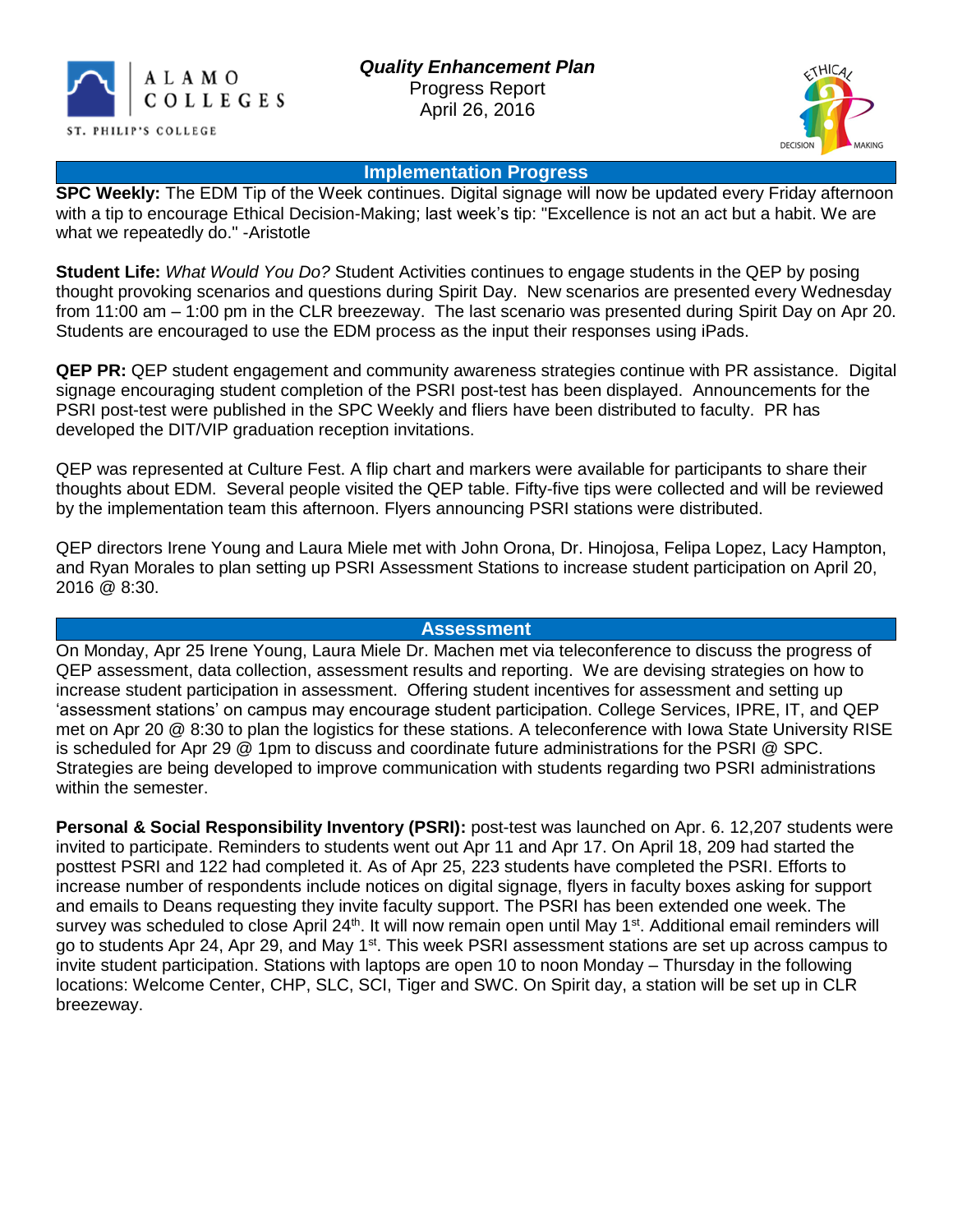Following are the locations and personnel scheduled to support the PSRI stations:

| Location   | Monday 25th<br>$(10-12 \text{ noon})$ | Tuesday 26th<br>$(10-12noon)$ | Wednesday 27th<br>$(10-12noon)$ | Thursday 28th<br>$(10-12noon)$ |
|------------|---------------------------------------|-------------------------------|---------------------------------|--------------------------------|
| Welcome    | <b>Matthew Fuller</b>                 |                               | Diane Hester                    | Diane Hester                   |
| <b>CHP</b> | S. Bradford                           | Laura Miele                   | Jill Zimmerman                  | Jill DeHoog                    |
| SLC        | Kevin Schantz                         | Irene Young                   | Irene Young                     | Dr. Machen                     |
| SCI        | Sonia Valdez                          |                               | Dr. Hinojosa                    | S. Bradford                    |
| Tiger      |                                       |                               | Laura Miele                     | Dr. Hinojosa                   |
| <b>SWC</b> | Felipa Lopez                          | Felipa Lopez                  | Felipa Lopez                    | Felipa Lopez                   |

**Defining Issues Test Version-2 (DIT-2):** Dr. Hinojosa will be analyzing DIT-2 assessment results. Data will be sent to Iowa State University RISE for comparative analysis with PSRI results. Enrollment Management and IPRE coordinated to identify students targeted for DIT-2 post assessment. As of Apr 15, ten students have applied for graduation Spring 2016 from among those who completed the DIT-2 in Fall of 2015. Fall 2015, 231 students took the DIT-2, of those 191 had identifiable student IDs.

QEP Directors continue to organize a special DIT/VIP graduation reception to encourage participation in DIT-2 completion. PR has developed invitations for distribution. Refreshments will be served and after students complete the DIT-2 a gift card will be given to those completing the assessment. The reception is scheduled for May 4, 2016 from 4 to 5:30 in the Center for Learning Resources 301. This time was selected after review of students' course schedules. Any students unable to attend will be contacted to determine their availability and appointments will be set up so students may complete the DIT-2 at a time that works for them. Members of the QEP Core/Implementation Team will wear EDM t-shirts and assist with the reception and assessment.

**External Constituent/Alumni Survey:** An electronic copy of the survey was shared with Dean of Health Sciences and Dean of Applied Science and Technology for distribution February 3, 2016. Completed hardcopies of the surveys to be returned by April 29th. Some surveys have been submitted by Culinary Arts and PTA constituents/alumni.

#### **Professional Development**

The QEP Core/Implementation Teams will continue to discuss upcoming QEP EDM professional development specifically for staff and for Fall 2016 PDW.

**Core Team:** Dr. Davis has added an instruction video to the Learning Commons demonstrating how faculty assignments can be submitted to the learning commons. Andy Hill is currently researching case studies that focus on EDM and honesty. Jill Zimmerman and Andy Hill are interested in starting an Ethics Bowl team for SPC and would like to attend the Ethics Bowl Workshop at APPE headquarters, Indiana University.

Irene Young and Laura Miele had a QEP directors meeting April 21, 2016 @ 8:45am.

## **QEP Events**

Student Focus Groups

- April 19 @ 12:00pm (MLK Campus)
- April 19 @ 2:00pm (MLK Campus)

QEP Best Practice Forum during Division Meetings:

- Arts & Sciences Apr 20, 2:30-4:30 pm, SLC 115 Irene Young & Sean Nighbert
- Health Sciences Apr 20, 2:30-4:30 pm, CHP 226 Laura Miele & Sean Nighbert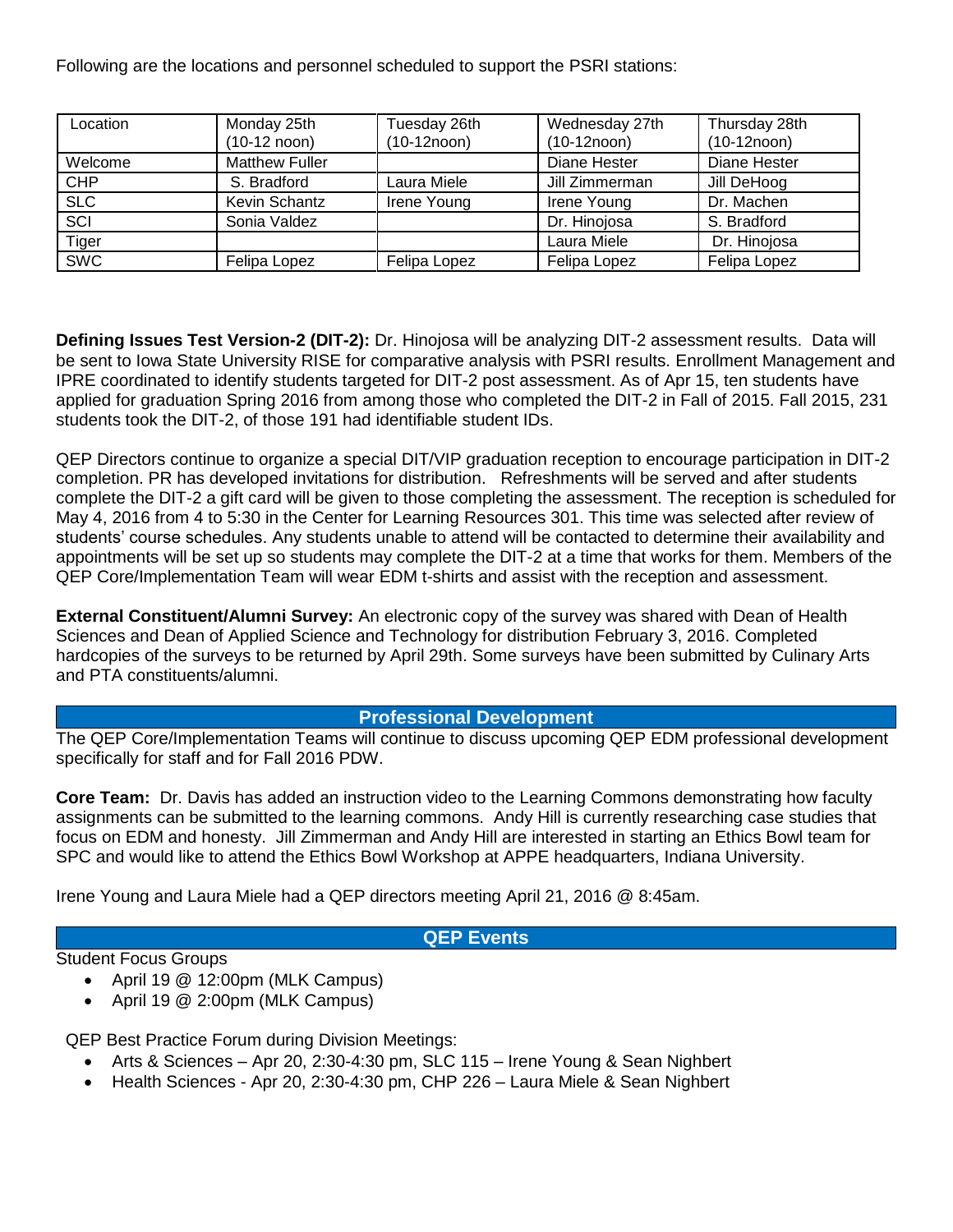Student Focus Groups

April 28 @ 11:00am (SWC) - rescheduled from April 14.

QEP Professional Development

- First Baptist Academy April 28,11:50 am -1:00 pm, lunch provided
- Canyon Lake High School May 17, 1:00-2:00 pm, lunch provided

QEP DIT/VIP Graduation Reception – May 4, 4 – 5:30 in CLR 301, refreshments served

Sample Invitation Available

**Budget**

April QEP Budget Attached